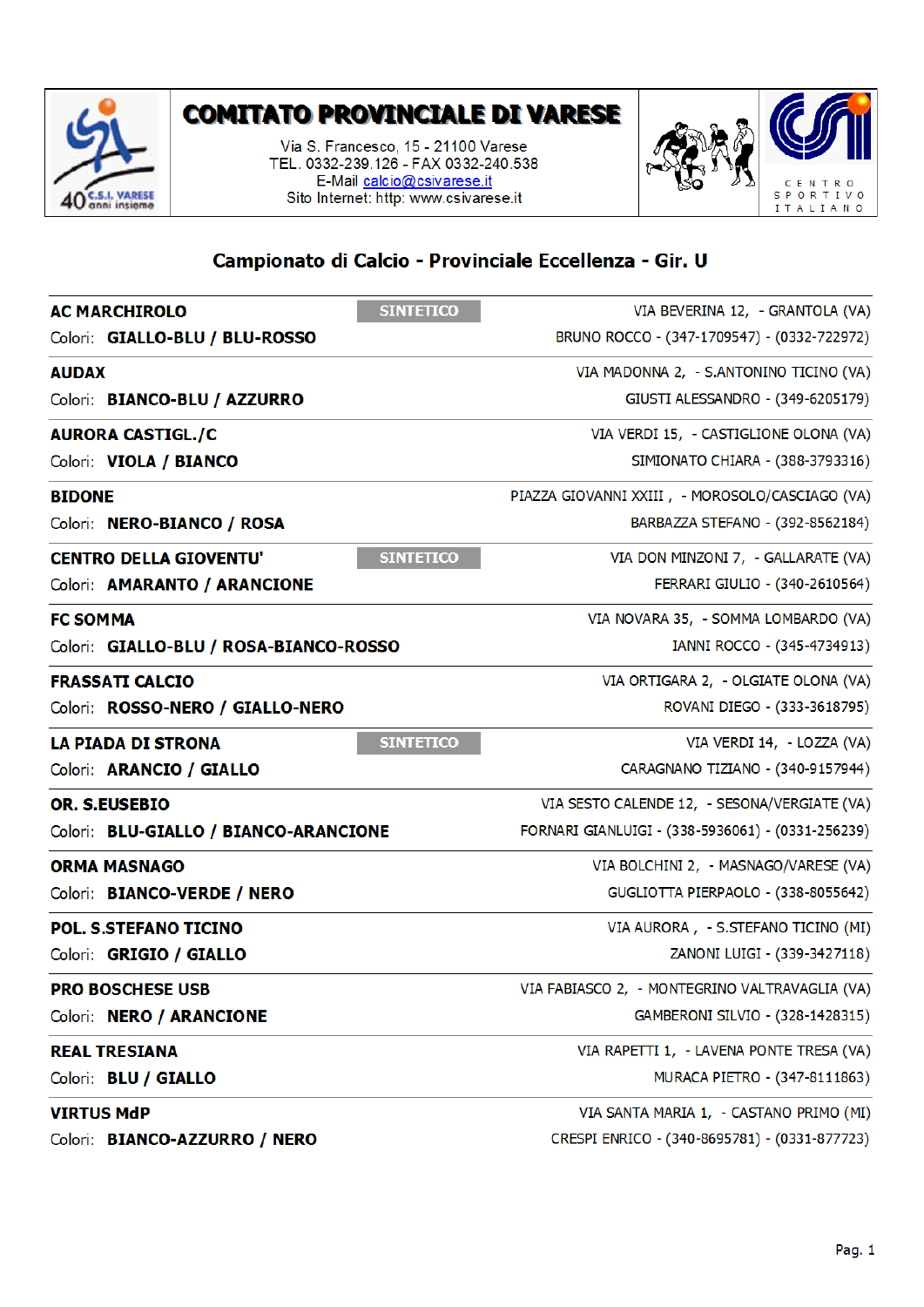|          | 21/09/2014                  |           |                                                                | Giornata n. 1                          |                        | 25/01/2015 |
|----------|-----------------------------|-----------|----------------------------------------------------------------|----------------------------------------|------------------------|------------|
| 1        | <b>SAB</b>                  |           | 15.30 FRASSATI CALCIO                                          | ORMA MASNAGO                           | 15.00 SAB              | 92         |
| 2        |                             |           | DOM 17.45 REAL TRESIANA                                        | LA PIADA DI STRONA                     | 16.30 SAB              | 93         |
| 3        | <b>SAB</b>                  | 15.00     | OR. S.EUSEBIO                                                  | FC SOMMA                               | 15.00 SAB              | 94         |
| 4        |                             | DOM 14.30 | PRO BOSCHESE USB                                               | <b>AUDAX</b>                           | 14.30 SAB              | 95         |
| 5        | <b>SAB</b>                  | 15.30     | POL. S.STEFANO TICINO                                          | <b>BIDONE</b>                          | 15.00 DOM              | 96         |
| 6<br>7   | <b>SAB</b><br><b>LUN</b>    |           | 17.00 AC MARCHIROLO<br>21.00 CENTRO DELLA GIOVENTU'            | <b>VIRTUS MdP</b><br>AURORA CASTIGL./C | 16.15 SAB<br>16.15 SAB | 97<br>98   |
|          |                             |           |                                                                |                                        |                        |            |
|          | 28/09/2014                  |           |                                                                | Giornata n. 2                          |                        | 01/02/2015 |
| 8        | <b>SAB</b>                  | 17.00     | <b>AC MARCHIROLO</b>                                           | CENTRO DELLA GIOVENTU'                 | 18.00 SAB              | 99         |
| 9        |                             |           | DOM 15.00 BIDONE                                               | <b>VIRTUS MdP</b>                      | 16.15 SAB              | 100        |
| 10       |                             | DOM 14.30 | PRO BOSCHESE USB                                               | POL. S.STEFANO TICINO                  | 15.30 SAB              | 101        |
| 11       | <b>SAB</b>                  |           | 15.00 FC SOMMA                                                 | <b>AUDAX</b>                           | 14.30 SAB              | 102        |
| 12       | <b>SAB</b>                  | 16.30     | LA PIADA DI STRONA                                             | OR. S.EUSEBIO                          | 15.00 SAB              | 103        |
| 13       | <b>SAB</b>                  |           | 15.00 ORMA MASNAGO                                             | <b>REAL TRESIANA</b>                   | 17.45 DOM              | 104        |
| 14       | <b>SAB</b>                  |           | 15.30 FRASSATI CALCIO                                          | AURORA CASTIGL./C                      | 16.15 SAB              | 105        |
|          | 05/10/2014                  |           |                                                                | Giornata n. 3                          |                        | 08/02/2015 |
| 15       |                             |           | DOM 17.45 REAL TRESIANA                                        | FRASSATI CALCIO                        | 15.30 SAB              | 106        |
| 16       |                             |           | DOM 15.00 OR. S.EUSEBIO                                        | ORMA MASNAGO                           | 15.00 SAB              | 107        |
| 17       |                             |           | SAB 14.30 AUDAX                                                | LA PIADA DI STRONA                     | 16.30 SAB              | 108        |
| 18       |                             |           | SAB 15.30 POL. S.STEFANO TICINO                                | FC SOMMA                               | 15.00 SAB              | 109        |
| 19       |                             |           | DOM 14.30 PRO BOSCHESE USB<br>SAB 18.00 CENTRO DELLA GIOVENTU' | <b>VIRTUS MdP</b>                      | 16.15 SAB              | 110        |
| 20<br>21 |                             |           | SAB 17.00 AC MARCHIROLO                                        | <b>BIDONE</b><br>AURORA CASTIGL./C     | 15.00 DOM<br>16.15 SAB | 111<br>112 |
|          |                             |           |                                                                |                                        |                        |            |
|          | 12/10/2014                  |           |                                                                | Giornata n. 4                          |                        | 15/02/2015 |
| 22       |                             |           | DOM 15.00 BIDONE                                               | AC MARCHIROLO                          | 17.00 SAB              | 113        |
| 23       |                             |           | DOM 14.30 PRO BOSCHESE USB                                     | CENTRO DELLA GIOVENTU'                 | 18.00 SAB              | 114        |
| 24       |                             |           | SAB 15.00 FC SOMMA                                             | <b>VIRTUS MdP</b>                      | 16.15 SAB              | 115        |
| 25       | SAB                         |           | 16.30 LA PIADA DI STRONA                                       | POL. S.STEFANO TICINO                  | 15.30 SAB              | 116        |
| 26       | <b>SAB</b>                  |           | 15.00 ORMA MASNAGO                                             | <b>AUDAX</b>                           | 14.30 SAB              | 117        |
| 27<br>28 | <b>SAB</b>                  |           | 15.30 FRASSATI CALCIO<br>SAB 16.15 AURORA CASTIGL./C           | OR. S.EUSEBIO<br>REAL TRESIANA         | 15.00 SAB<br>17.45 DOM | 118<br>119 |
|          |                             |           |                                                                |                                        |                        |            |
|          | 19/10/2014<br>Giornata n. 5 |           |                                                                | 01/03/2015                             |                        |            |
| 29       | SAB                         |           | 15.00 OR. S.EUSEBIO                                            | REAL TRESIANA                          | 17.45 DOM              | 120        |
| 30       | <b>SAB</b>                  |           | 14.30 AUDAX                                                    | FRASSATI CALCIO                        | 15.30 SAB              | 121        |
| 31       | <b>SAB</b>                  |           | 15.00 ORMA MASNAGO                                             | POL. S.STEFANO TICINO                  | 15.30 SAB              | 122        |
| 32       | <b>SAB</b>                  |           | 16.30 LA PIADA DI STRONA                                       | <b>VIRTUS MdP</b>                      | 16.15 SAB              | 123        |
| 33       | <b>SAB</b>                  |           | 18.00 CENTRO DELLA GIOVENTU'                                   | FC SOMMA                               | 15.00 SAB              | 124        |
| 34       | <b>SAB</b>                  |           | 17.00 AC MARCHIROLO<br>DOM 15.00 BIDONE                        | PRO BOSCHESE USB                       | 14.30 DOM<br>16.15 SAB | 125<br>126 |
| 35       |                             |           |                                                                | AURORA CASTIGL./C                      |                        |            |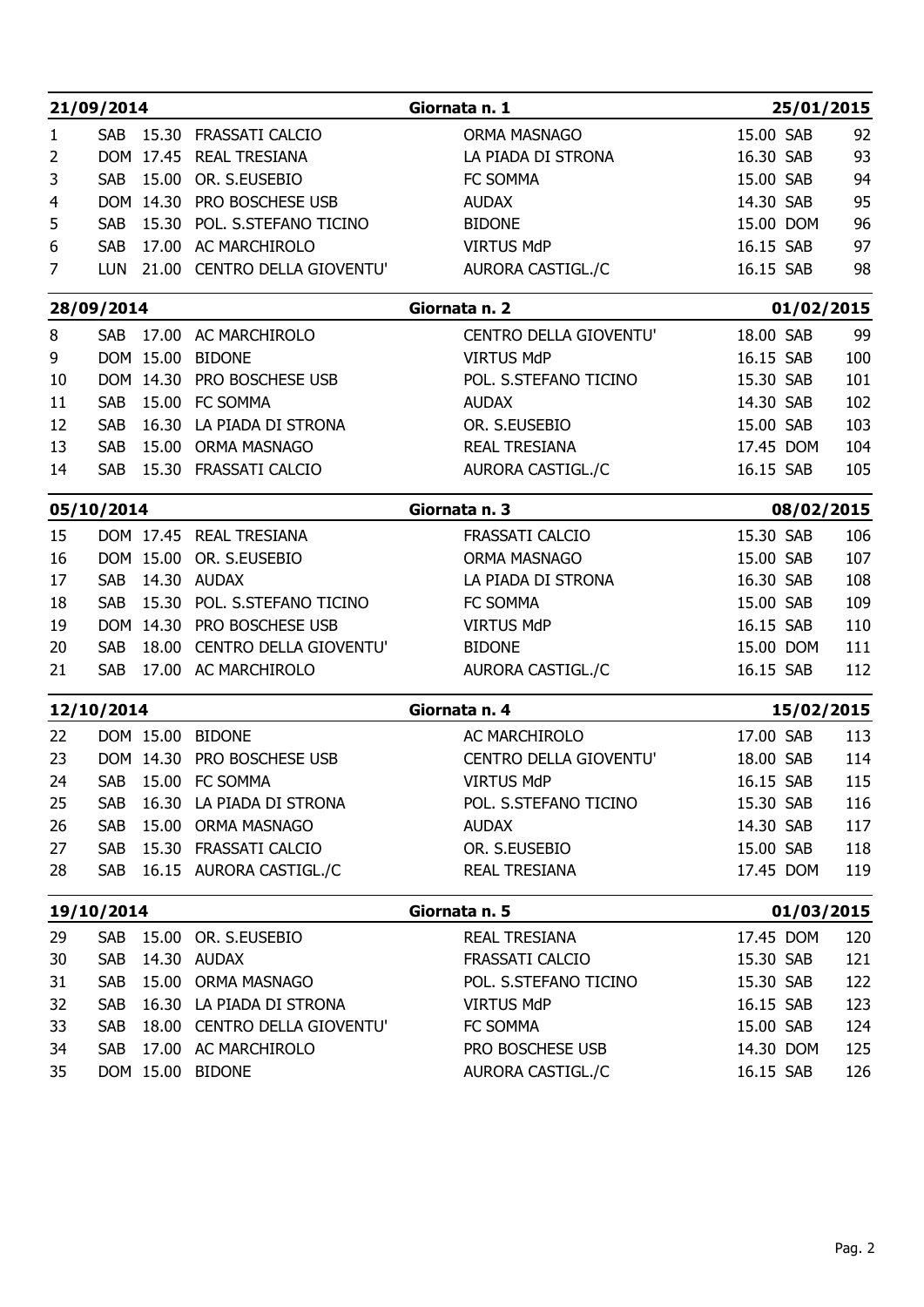|          | 26/10/2014                   |           |                                            | Giornata n. 6                           | 08/03/2015             |            |
|----------|------------------------------|-----------|--------------------------------------------|-----------------------------------------|------------------------|------------|
| 36       |                              |           | DOM 14.30 PRO BOSCHESE USB                 | <b>BIDONE</b>                           | 15.00 DOM              | 127        |
| 37       | <b>SAB</b>                   |           | 15.00 FC SOMMA                             | AC MARCHIROLO                           | 17.00 SAB              | 128        |
| 38       | SAB                          |           | 16.30 LA PIADA DI STRONA                   | CENTRO DELLA GIOVENTU'                  | 18.00 SAB              | 129        |
| 39       | <b>SAB</b>                   |           | 15.00 ORMA MASNAGO                         | <b>VIRTUS MdP</b>                       | 16.15 SAB              | 130        |
| 40       | <b>SAB</b>                   |           | 15.30 FRASSATI CALCIO                      | POL. S.STEFANO TICINO                   | 15.30 SAB              | 131        |
| 41       |                              |           | DOM 17.45 REAL TRESIANA                    | <b>AUDAX</b>                            | 14.30 SAB              | 132        |
| 42       | <b>SAB</b>                   |           | 16.15 AURORA CASTIGL./C                    | OR. S.EUSEBIO                           | 15.00 SAB              | 133        |
|          | 09/11/2014                   |           |                                            | Giornata n. 7                           | 15/03/2015             |            |
| 43       | <b>SAB</b>                   |           | 14.30 AUDAX                                | OR. S.EUSEBIO                           | 15.00 SAB              | 134        |
| 44       |                              |           | DOM 17.45 REAL TRESIANA                    | POL. S.STEFANO TICINO                   | 15.30 SAB              | 135        |
| 45       | <b>SAB</b>                   |           | 15.30 FRASSATI CALCIO                      | <b>VIRTUS MdP</b>                       | 16.15 SAB              | 136        |
| 46       | <b>SAB</b>                   |           | 18.00 CENTRO DELLA GIOVENTU'               | ORMA MASNAGO                            | 15.00 SAB              | 137        |
| 47       | <b>SAB</b>                   |           | 17.00 AC MARCHIROLO                        | LA PIADA DI STRONA                      | 16.30 SAB              | 138        |
| 48       |                              | DOM 15.00 | <b>BIDONE</b>                              | FC SOMMA                                | 15.00 SAB              | 139        |
| 49       |                              |           | DOM 14.30 PRO BOSCHESE USB                 | AURORA CASTIGL./C                       | 16.15 SAB              | 140        |
|          | 16/11/2014                   |           |                                            | Giornata n. 8                           | 22/03/2015             |            |
| 50<br>51 | SAB<br><b>SAB</b>            |           | 15.00 FC SOMMA<br>16.30 LA PIADA DI STRONA | PRO BOSCHESE USB<br><b>BIDONE</b>       | 14.30 DOM<br>15.00 DOM | 141<br>142 |
| 52       |                              |           | SAB 15.00 ORMA MASNAGO                     | AC MARCHIROLO                           | 17.00 SAB              | 143        |
| 53       |                              |           | SAB 15.30 FRASSATI CALCIO                  | CENTRO DELLA GIOVENTU'                  | 18.00 SAB              | 144        |
| 54       |                              |           | DOM 17.45 REAL TRESIANA                    | <b>VIRTUS MdP</b>                       | 16.15 SAB              | 145        |
| 55       |                              |           | SAB 15.00 OR. S.EUSEBIO                    | POL. S.STEFANO TICINO                   | 15.30 SAB              | 146        |
| 56       |                              |           | SAB 16.15 AURORA CASTIGL./C                | <b>AUDAX</b>                            | 14.30 SAB              | 147        |
|          | 23/11/2014                   |           |                                            | Giornata n. 9                           | 29/03/2015             |            |
| 57       |                              |           | SAB 15.30 POL. S.STEFANO TICINO            | <b>AUDAX</b>                            | 14.30 SAB              | 148        |
| 58       |                              |           | SAB 15.00 OR. S.EUSEBIO                    | <b>VIRTUS MdP</b>                       | 16.15 SAB              | 149        |
| 59       |                              |           | DOM 17.45 REAL TRESIANA                    | CENTRO DELLA GIOVENTU'                  | 18.00 SAB              | 150        |
| 60       |                              |           | SAB 17.00 AC MARCHIROLO                    | FRASSATI CALCIO                         | 15.30 SAB              | 151        |
| 61       |                              |           | DOM 15.00 BIDONE                           | ORMA MASNAGO                            | 15.00 SAB              | 152        |
| 62       |                              |           | DOM 14.30 PRO BOSCHESE USB                 | LA PIADA DI STRONA                      | 16.30 SAB              | 153        |
| 63       |                              |           | SAB 15.00 FC SOMMA                         | AURORA CASTIGL./C                       | 16.15 SAB              | 154        |
|          | 30/11/2014<br>Giornata n. 10 |           | 12/04/2015                                 |                                         |                        |            |
| 64       |                              |           | SAB 16.30 LA PIADA DI STRONA               | FC SOMMA                                | 15.00 SAB              | 155        |
| 65       | SAB                          |           | 15.00 ORMA MASNAGO                         | PRO BOSCHESE USB                        | 14.30 DOM              | 156        |
| 66       | SAB                          |           | 15.30 FRASSATI CALCIO                      | <b>BIDONE</b>                           | 15.00 DOM              | 157        |
| 67       | <b>SAB</b>                   |           | 17.00 AC MARCHIROLO<br>15.00 OR. S.EUSEBIO | REAL TRESIANA<br>CENTRO DELLA GIOVENTU' | 17.45 DOM              | 158<br>159 |
| 68<br>69 | SAB<br>SAB                   |           | 14.30 AUDAX                                | <b>VIRTUS MdP</b>                       | 18.00 SAB<br>16.15 SAB | 160        |
| 70       | <b>SAB</b>                   |           | 16.15 AURORA CASTIGL./C                    | POL. S.STEFANO TICINO                   | 15.30 SAB              | 161        |